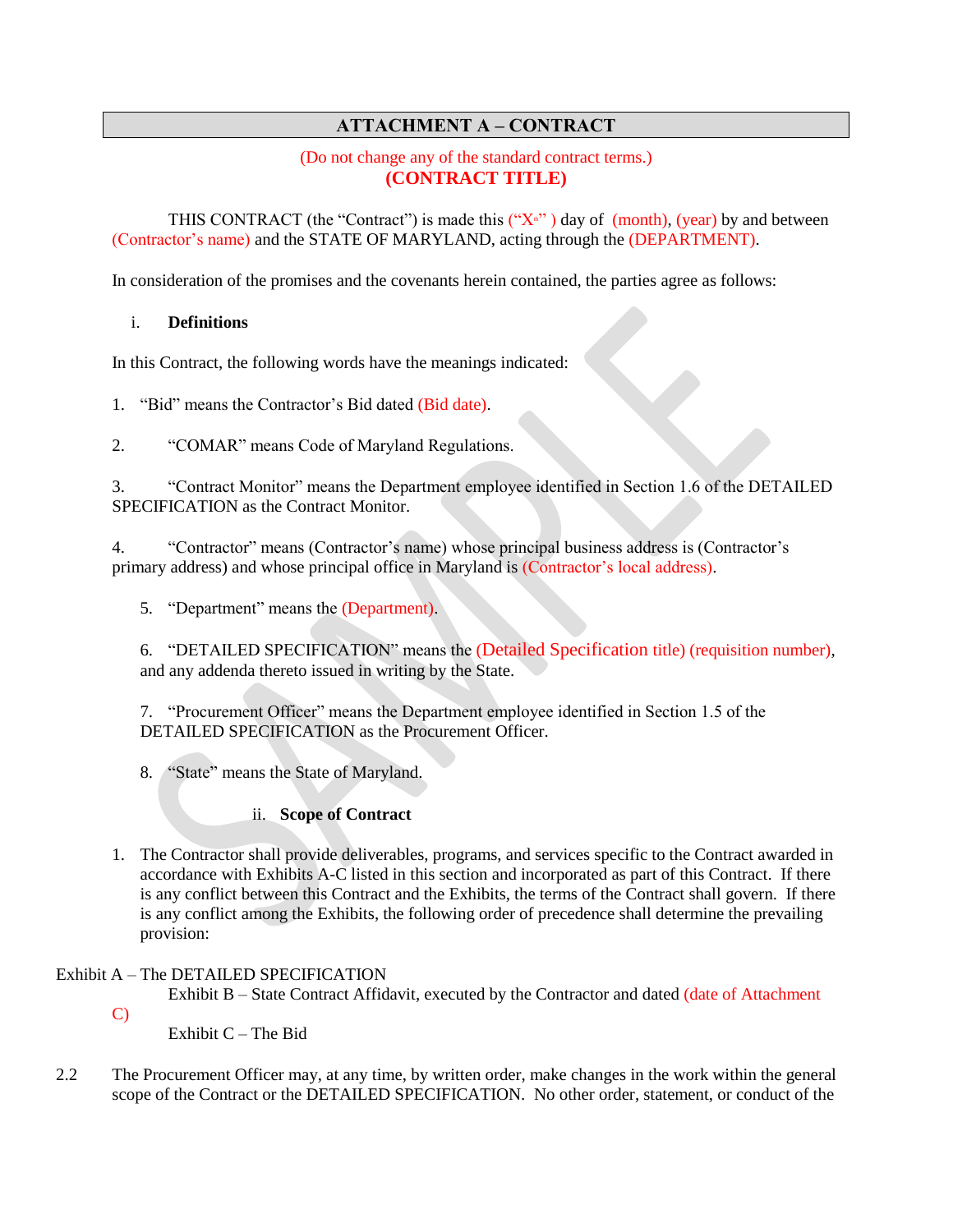Procurement Officer or any other person shall be treated as a change or entitle the Contractor to an equitable adjustment under this section. Except as otherwise provided in this Contract, if any change under this section causes an increase or decrease in the Contractor's cost of, or the time required for, the performance of any part of the work, whether or not changed by the order, an equitable adjustment in the Contract price shall be made and the Contract modified in writing accordingly. The Contractor must assert in writing its right to an adjustment under this section within thirty (30) days of receipt of written change order and shall include a written statement setting forth the nature and cost of such claim. No claim by the Contractor shall be allowed if asserted after final payment under this Contract. Failure to agree to an adjustment under this section shall be a dispute under the Disputes clause. Nothing in this section shall excuse the Contractor from proceeding with the Contract as changed.

2.3 While the Procurement Officer may, at any time, by written change order, make unilateral changes in the work within the general scope of the Contract as provided in Section 2.2 above, the Contract may be modified by mutual agreement of the parties, provided: (a) the modification is made in writing; (b) all parties sign the modification; and (c) all approvals by the required agencies as described in COMAR Title 21, are obtained.

#### **3. Period of Performance.**

- 3.1 The term of this Contract begins on the date the Contract is signed by the Department following any required approvals of the Contract, including approval by the Board of Public Works, if such approval is required. The Contractor shall provide services under this Contract as of the Go-Live date contained in the written Notice to Proceed. From this Go-Live date, the Contract shall be for a period of approximately (number of years of base term of Contract) years (change to months if necessary) beginning (anticipated Contract start date) and ending on (anticipated end date of base term of Contract).
- 3.2 Further, this Contract may be extended for (number of Option Years) periods of one year each at the sole discretion of the Department and at the prices quoted in the Bid for Option Years. (Delete this section if there are no Option Years, and change the numbering of the next section to 3.2).
- 3.3 Audit, confidentiality, document retention, and indemnification obligations under this Contract shall survive expiration or termination of the Contract.

### **4. Consideration and Payment**

4.1 In consideration of the satisfactory performance of the work set forth in this Contract, the Department shall pay the Contractor in accordance with the terms of this Contract and at the prices quoted on the Bid Form (Attachment F). Unless properly modified (see above Section 2.3), payment to the Contractor pursuant to this Contract shall not exceed \$ (Not-to-Exceed amount). (The following paragraph may be added to indefinite quantity, labor hour and time and materials contracts at the discretion of the Contract Monitor; otherwise delete it.):

 Contractor shall notify the Contract Monitor, in writing, at least sixty (60) days before payments reach the above specified amount. After notification by the Contractor, if the State fails to increase the Contract amount, the Contractor shall have no obligation to perform under this Contract after payments reach the stated amount; provided, however, that, prior to the stated amount being reached, the Contractor shall: (a) promptly consult with the State and work in good faith to establish a plan of action to assure that every reasonable effort has been undertaken by the Contractor to complete State-defined critical work in progress prior to the date the stated amount will be reached; and (b) when applicable secure databases,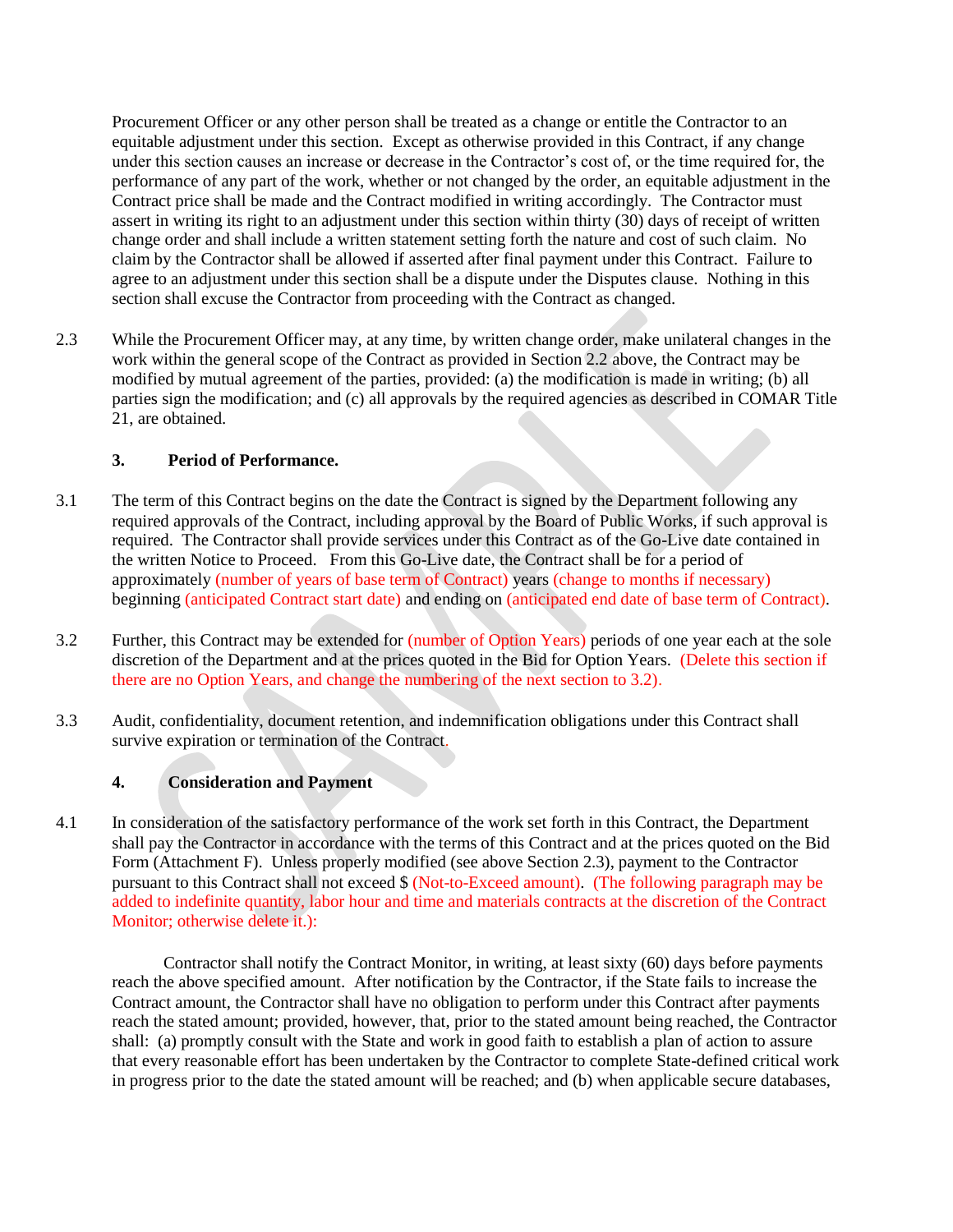systems, platforms, and/or applications on which the Contractor is working so that no damage or vulnerabilities to any of the same will exist due to the existence of any such unfinished work.

- 4.2 Payments to the Contractor shall be made no later than thirty (30) days after the Department's receipt of a proper invoice for services provided by the Contractor, acceptance by the Department of services provided by the Contractor, and pursuant to the conditions outlined in Section 4 of this Contract. Each invoice for services rendered must include the Contractor's Federal Tax Identification or Social Security Number for a Contractor who is an individual which is (Contractor's FEIN or SSN). Charges for late payment of invoices other than as prescribed at Md. Code Ann., State Finance and Procurement Article, §15-104 as from time-to-time amended, are prohibited. Invoices shall be submitted to the Contract Monitor. Electronic funds transfer shall be used by the State to pay Contractor pursuant to this Contract and any other State payments due Contractor unless the State Comptroller's Office grants Contractor an exemption.
- 4.3 In addition to any other available remedies, if, in the opinion of the Procurement Officer, the Contractor fails to perform in a satisfactory and timely manner, the Procurement Officer may refuse or limit approval of any invoice for payment, and may cause payments to the Contractor to be reduced or withheld until such time as the Contractor meets performance standards as established by the Procurement Officer.
- 4.4 Payment of an invoice by the Department is not evidence that services were rendered as required under this Contract.
	- 4. Contractor's eMarylandMarketplace vendor ID number is (Contractor's eMM number).

## **5. Rights to Records**

- 5.1 The Contractor agrees that all documents and materials including, but not limited to, software, reports, drawings, studies, specifications, estimates, tests, maps, photographs, designs, graphics, mechanical, artwork, computations, and data prepared by the Contractor for purposes of this Contract shall be the sole property of the State and shall be available to the State at any time. The State shall have the right to use the same without restriction and without compensation to the Contractor other than that specifically provided by this Contract.
- 5.2 The Contractor agrees that at all times during the term of this Contract and thereafter, works created as a deliverable under this Contract, and services performed under this Contract shall be "works made for hire" as that term is interpreted under U.S. copyright law. To the extent that any products created as a deliverable under this Contract are not works made for hire for the State, the Contractor hereby relinquishes, transfers, and assigns to the State all of its rights, title, and interest (including all intellectual property rights) to all such products created under this Contract, and will cooperate reasonably with the State in effectuating and registering any necessary assignments.
- 5.3 The Contractor shall report to the Contract Monitor, promptly and in written detail, each notice or claim of copyright infringement received by the Contractor with respect to all data delivered under this Contract.
- 5.4 The Contractor shall not affix any restrictive markings upon any data, documentation, or other materials provided to the State hereunder and if such markings are affixed, the State shall have the right at any time to modify, remove, obliterate, or ignore such warnings.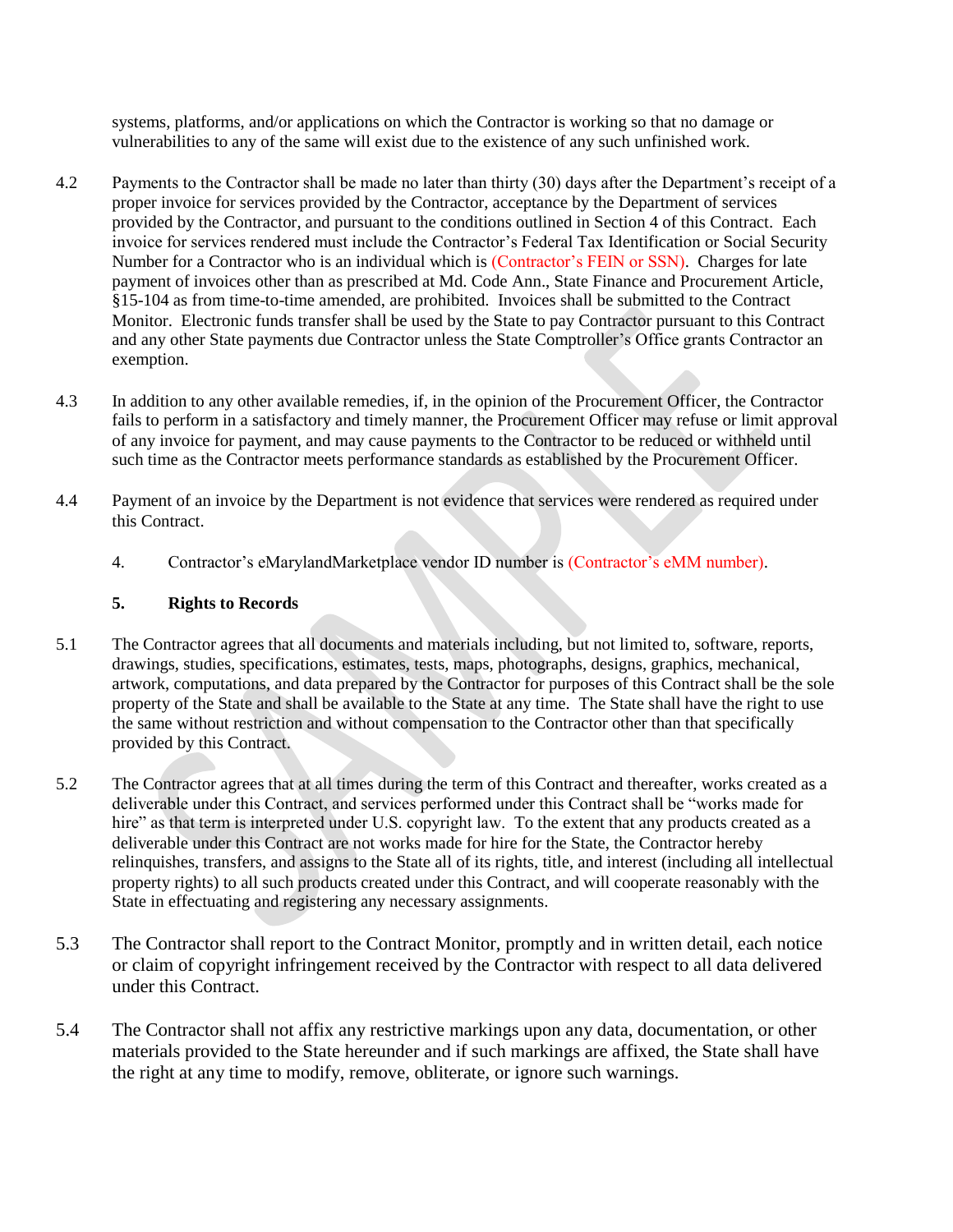5.5 Upon termination of the contract, the Contractor, at its own expense, shall deliver any equipment, software or other property provided by the State to the place designated by the procurement officer.

### **6. Exclusive Use**

The State shall have the exclusive right to use, duplicate, and disclose any data, information, documents, records, or results, in whole or in part, in any manner for any purpose whatsoever, that may be created or generated by the Contractor in connection with this Contract. If any material, including software, is capable of being copyrighted, the State shall be the copyright owner and Contractor may copyright material connected with this project only with the express written approval of the State.

# **7. Patents, Copyrights, and Intellectual Property**

- 7.1 If the Contractor furnishes any design, device, material, process, or other item, which is covered by a patent, trademark or service mark, or copyright or which is proprietary to, or a trade secret of, another, the Contractor shall obtain the necessary permission or license to permit the State to use such item or items.
- 7.2 The Contractor will defend or settle, at its own expense, any claim or suit against the State alleging that any such item furnished by the Contractor infringes any patent, trademark, service mark, copyright, or trade secret. If a third party claims that a product infringes that party's patent, trademark, service mark, trade secret, or copyright, the Contractor will defend the State against that claim at Contractor's expense and will pay all damages, costs, and attorneys' fees that a court finally awards, provided the State: (a) promptly notifies the Contractor in writing of the claim; and (b) allows Contractor to control and cooperates with Contractor in, the defense and any related settlement negotiations. The obligations of this paragraph are in addition to those stated in Section 7.3 below.
- 7.3 If any products furnished by the Contractor become, or in the Contractor's opinion are likely to become, the subject of a claim of infringement, the Contractor will, at its option and expense: (a) procure for the State the right to continue using the applicable item; (b) replace the product with a non-infringing product substantially complying with the item's specifications; or (c) modify the item so that it becomes noninfringing and performs in a substantially similar manner to the original item.

### **8. Confidentiality**

- 8.1 Subject to the Maryland Public Information Act and any other applicable laws, including without limitation, HIPAA, the HI-TECH ACT, and the Maryland Medical Records Act, all confidential or proprietary information and documentation relating to either party (including without limitation, any information or data stored within the Contractor's computer systems) shall be held in absolute confidence by the other party. Each party shall, however, be permitted to disclose relevant confidential information to its officers, agents, and employees to the extent that such disclosure is necessary for the performance of their duties under this Contract, provided that the data may be collected, used, disclosed, stored, and disseminated only as provided by and consistent with the law. The provisions of this section shall not apply to information that: (a) is lawfully in the public domain; (b) has been independently developed by the other party without violation of this Contract; (c) was already in the possession of such party; (d) was supplied to such party by a third party lawfully in possession thereof and legally permitted to further disclose the information; or (e) which such party is required to disclose by law.
- 8.2 This Section 8 shall survive expiration or termination of this Contract.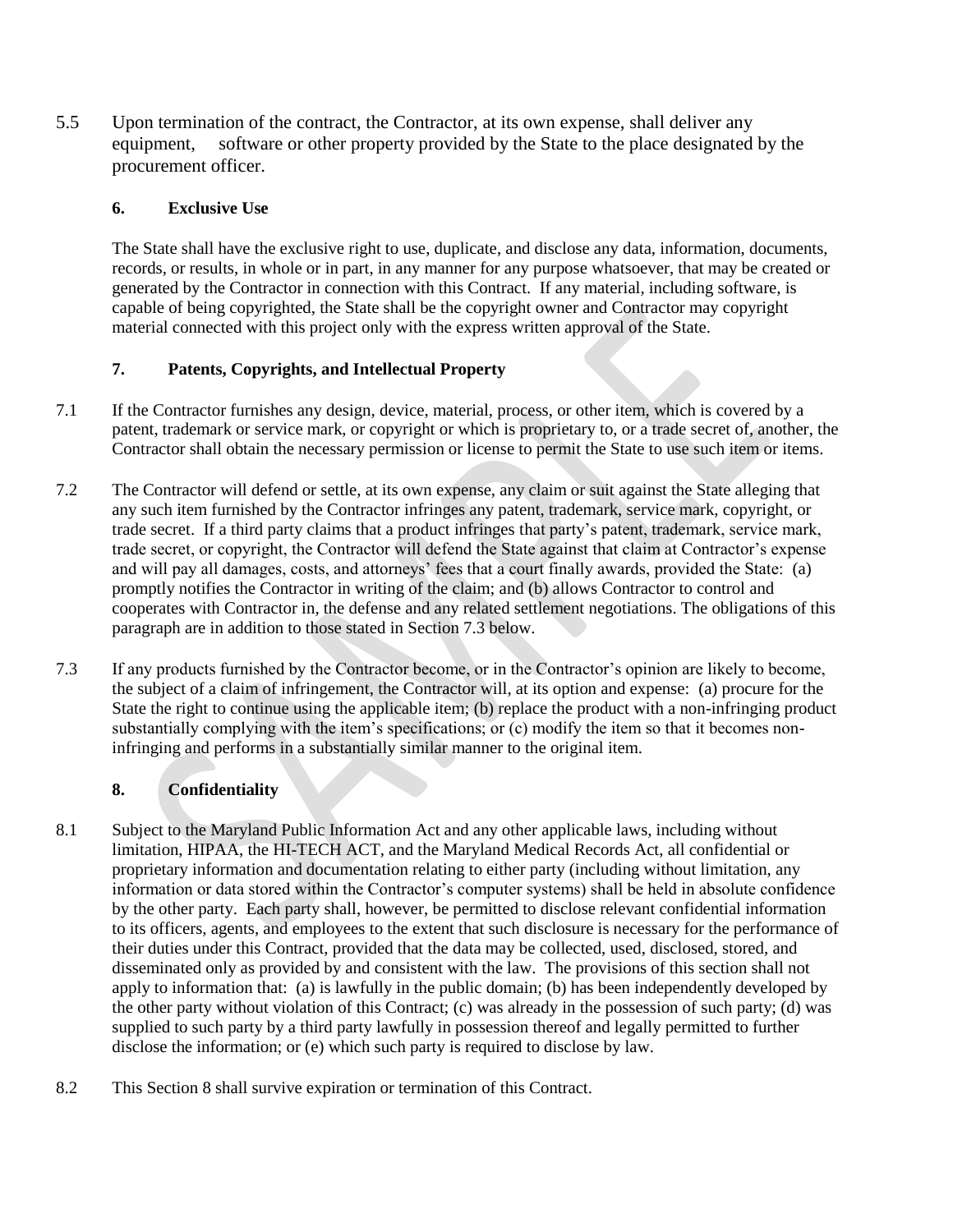#### **9. Loss of Data**

In the event of loss of any State data or records where such loss is due to the intentional act or omission or negligence of the Contractor or any of its subcontractors or agents, the Contractor shall be responsible for recreating such lost data in the manner and on the schedule set by the Contract Monitor. The Contractor shall ensure that all data is backed up and recoverable by the Contractor. Contractor shall use its best efforts to assure that at no time shall any actions undertaken by the Contractor under this Contract (or any failures to act when Contractor has a duty to act) damage or create any vulnerabilities in data bases, systems, platforms, and/or applications with which the Contractor is working hereunder.

### **10. Indemnification**

- 10.1 The Contractor shall hold harmless and indemnify the State from and against any and all losses, damages, claims, suits, actions, liabilities, and/or expenses, including, without limitation, attorneys' fees and disbursements of any character that arise from, are in connection with or are attributable to the performance or nonperformance of the Contractor or its subcontractors under this Contract.
- 10.2 This indemnification clause shall not be construed to mean that the Contractor shall indemnify the State against liability for any losses, damages, claims, suits, actions, liabilities, and/or expenses that are attributable to the sole negligence of the State or the State's employees.
- 10.3 The State has no obligation to provide legal counsel or defense to the Contractor or its subcontractors in the event that a suit, claim, or action of any character is brought by any person not party to this Contract against the Contractor or its subcontractors as a result of or relating to the Contractor's performance under this Contract.
- 10.4 The State has no obligation for the payment of any judgments or the settlement of any claims against the Contractor or its subcontractors as a result of or relating to the Contractor's performance under this Contract.
- 10.5 The Contractor shall immediately notify the Procurement Officer of any claim or suit made or filed against the Contractor or its subcontractors regarding any matter resulting from, or relating to, the Contractor's obligations under the Contract, and will cooperate, assist, and consult with the State in the defense or investigation of any claim, suit, or action made or filed against the State as a result of, or relating to, the Contractor's performance under this Contract.
	- 10.6 This Section 10 shall survive termination of this Contract.

### **11. Non-Hiring of Employees**

No official or employee of the State, as defined under Md. Code Ann., State Government Article, § 15- 102, whose duties as such official or employee include matters relating to or affecting the subject matter of this Contract, shall, during the pendency and term of this Contract and while serving as an official or employee of the State, become or be an employee of the Contractor or any entity that is a subcontractor on this Contract.

### **2. Disputes**

This Contract shall be subject to the provisions of Md. Code Ann., State Finance and Procurement Article, Title 15, Subtitle 2, and COMAR 21.10 (Administrative and Civil Remedies). Pending resolution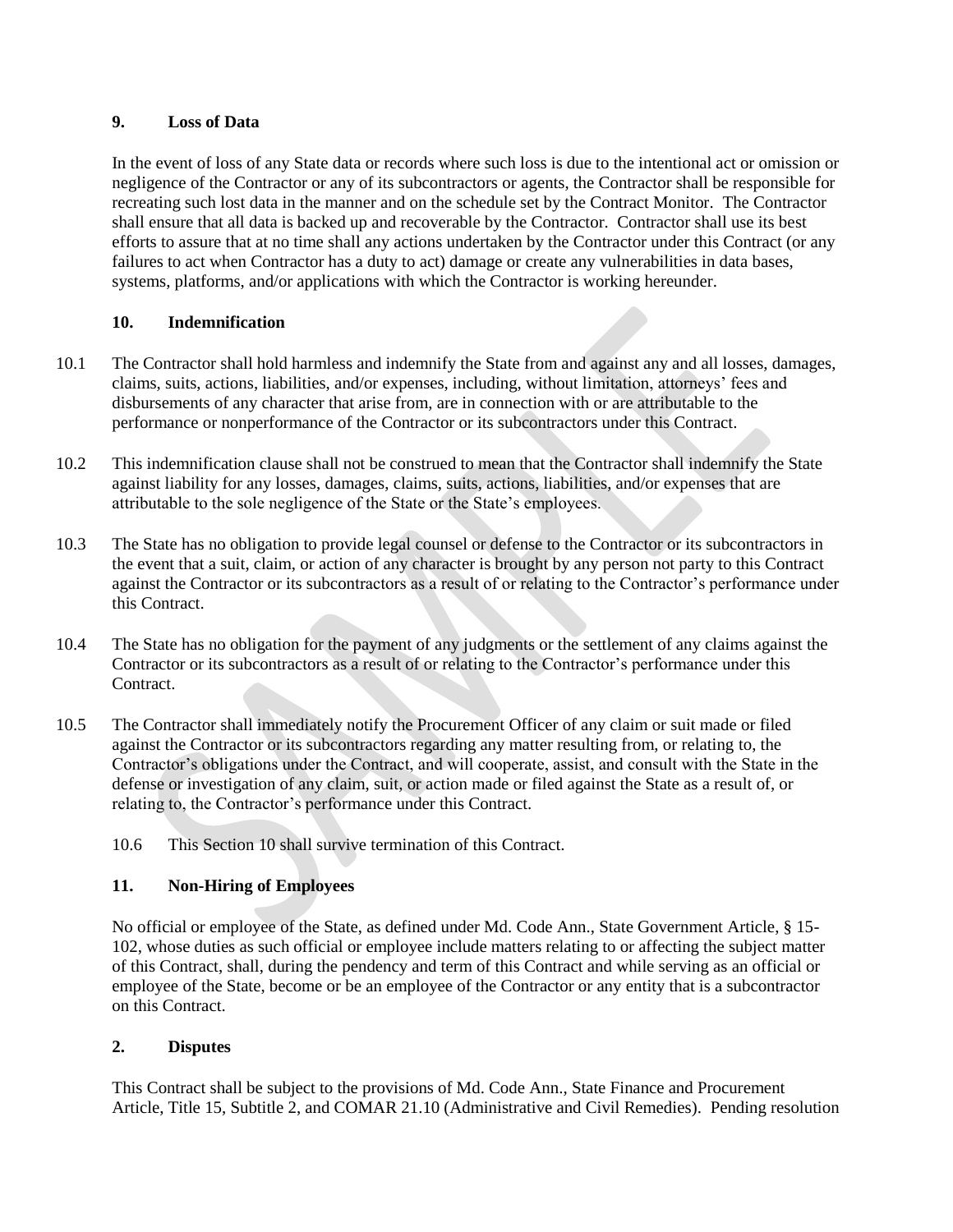of a claim, the Contractor shall proceed diligently with the performance of the Contract in accordance with the Procurement Officer's decision. Unless a lesser period is provided by applicable statute, regulation, or the Contract, the Contractor must file a written notice of claim with the Procurement Officer within thirty (30) days after the basis for the claim is known or should have been known, whichever is earlier. Contemporaneously with or within thirty (30) days of the filing of a notice of claim, but no later than the date of final payment under the Contract, the Contractor must submit to the Procurement Officer its written claim containing the information specified in COMAR 21.10.04.02.

### **13. Maryland Law**

- 13.1 This Contract shall be construed, interpreted, and enforced according to the laws of the State of Maryland.
- 13.2 The Md. Code Ann., Commercial Law Article, Title 22, Maryland Uniform Computer Information Transactions Act, does not apply to this Contract or to any purchase order or Notice to Proceed issued under this Contract.
- 13.3 Any and all references to the Maryland Code, Annotated contained in this Contract shall be construed to refer to such Code sections as are from time to time amended.

### **14. Nondiscrimination in Employment**

The Contractor agrees: (a) not to discriminate in any manner against an employee or applicant for employment because of race, color, religion, creed, age, sex, marital status, national origin, ancestry, or disability of a qualified individual with a disability; (b) to include a provision similar to that contained in subsection (a), above, in any underlying subcontract except a subcontract for standard commercial supplies or raw materials; and (c) to post and to cause subcontractors to post in conspicuous places available to employees and applicants for employment, notices setting forth the substance of this clause.

### **15. Contingent Fee Prohibition**

The Contractor warrants that it has not employed or retained any person, partnership, corporation, or other entity, other than a bona fide employee, bona fide agent, bona fide salesperson, or commercial selling agency working for the business, to solicit or secure the Contract, and that the business has not paid or agreed to pay any person, partnership, corporation, or other entity, other than a bona fide employee, bona fide agent, bona fide salesperson, or commercial selling agency, any fee or any other consideration contingent on the making of this Contract.

### **16. Non-availability of Funding**

If the General Assembly fails to appropriate funds or if funds are not otherwise made available for continued performance for any fiscal period of this Contract succeeding the first fiscal period, this Contract shall be canceled automatically as of the beginning of the fiscal year for which funds were not appropriated or otherwise made available; provided, however, that this will not affect either the State's rights or the Contractor's rights under any termination clause in this Contract. The effect of termination of the Contract hereunder will be to discharge both the Contractor and the State from future performance of the Contract, but not from their rights and obligations existing at the time of termination. The Contractor shall be reimbursed for the reasonable value of any nonrecurring costs incurred but not amortized in the price of the Contract. The State shall notify the Contractor as soon as it has knowledge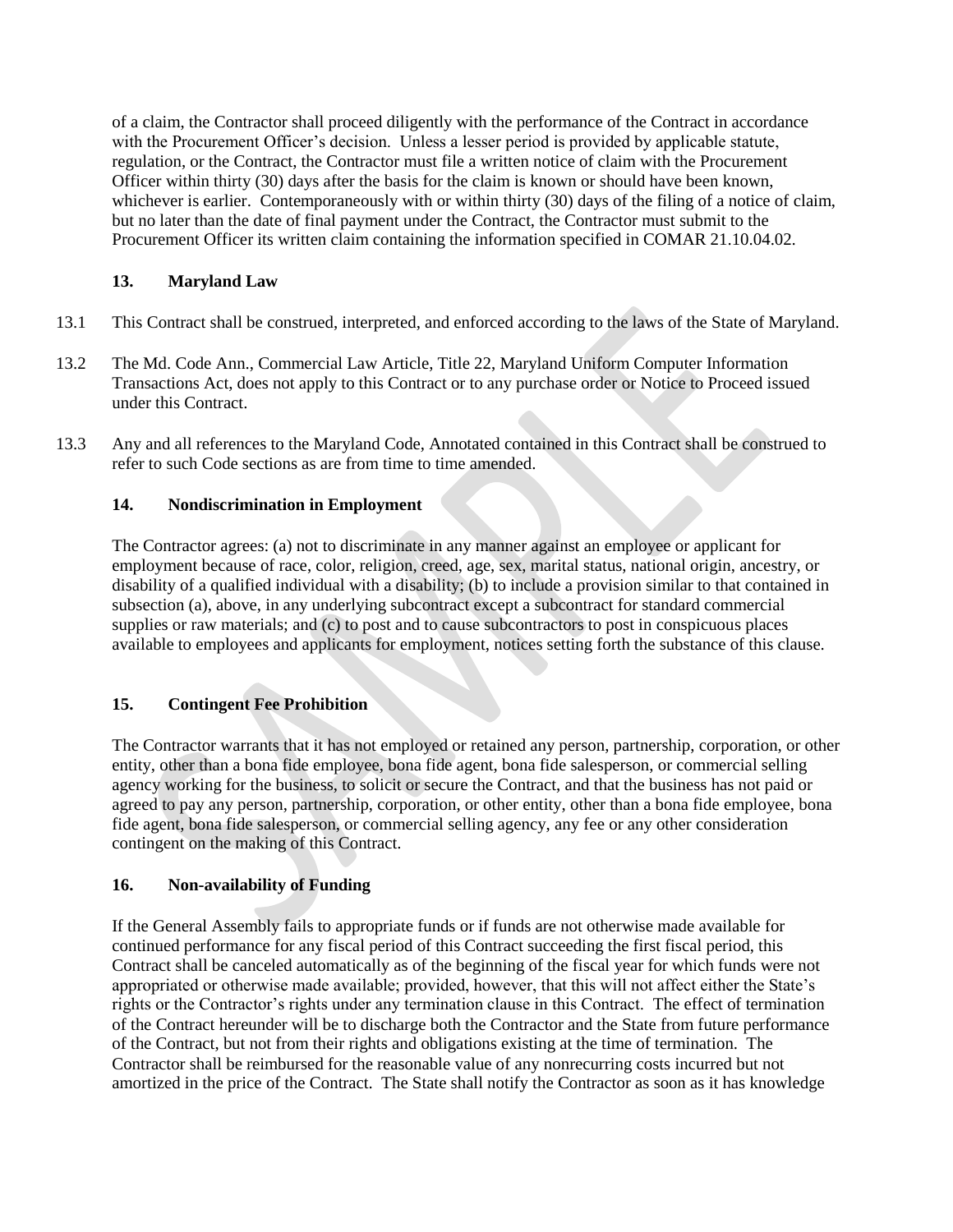that funds may not be available for the continuation of this Contract for each succeeding fiscal period beyond the first.

#### **17. Termination for Cause (Default)**

If the Contractor fails to fulfill its obligations under this Contract properly and on time, or otherwise violates any provision of the Contract, the State may terminate the Contract by written notice to the Contractor. The notice shall specify the acts or omissions relied upon as cause for termination. All finished or unfinished work provided by the Contractor shall, at the State's option, become the State's property. The State shall pay the Contractor fair and equitable compensation for satisfactory performance prior to receipt of notice of termination, less the amount of damages caused by the Contractor's breach. If the damages are more than the compensation payable to the Contractor, the Contractor will remain liable after termination and the State can affirmatively collect damages. Termination hereunder, including the termination of the rights and obligations of the parties, shall be governed by the provisions of COMAR 21.07.01.11B.

#### **18. Termination for Convenience**

The performance of work under this Contract may be terminated by the State in accordance with this clause in whole, or from time to time in part, whenever the State shall determine that such termination is in the best interest of the State. The State will pay all reasonable costs associated with this Contract that the Contractor has incurred up to the date of termination, and all reasonable costs associated with termination of the Contract; provided, however, the Contractor shall not be reimbursed for any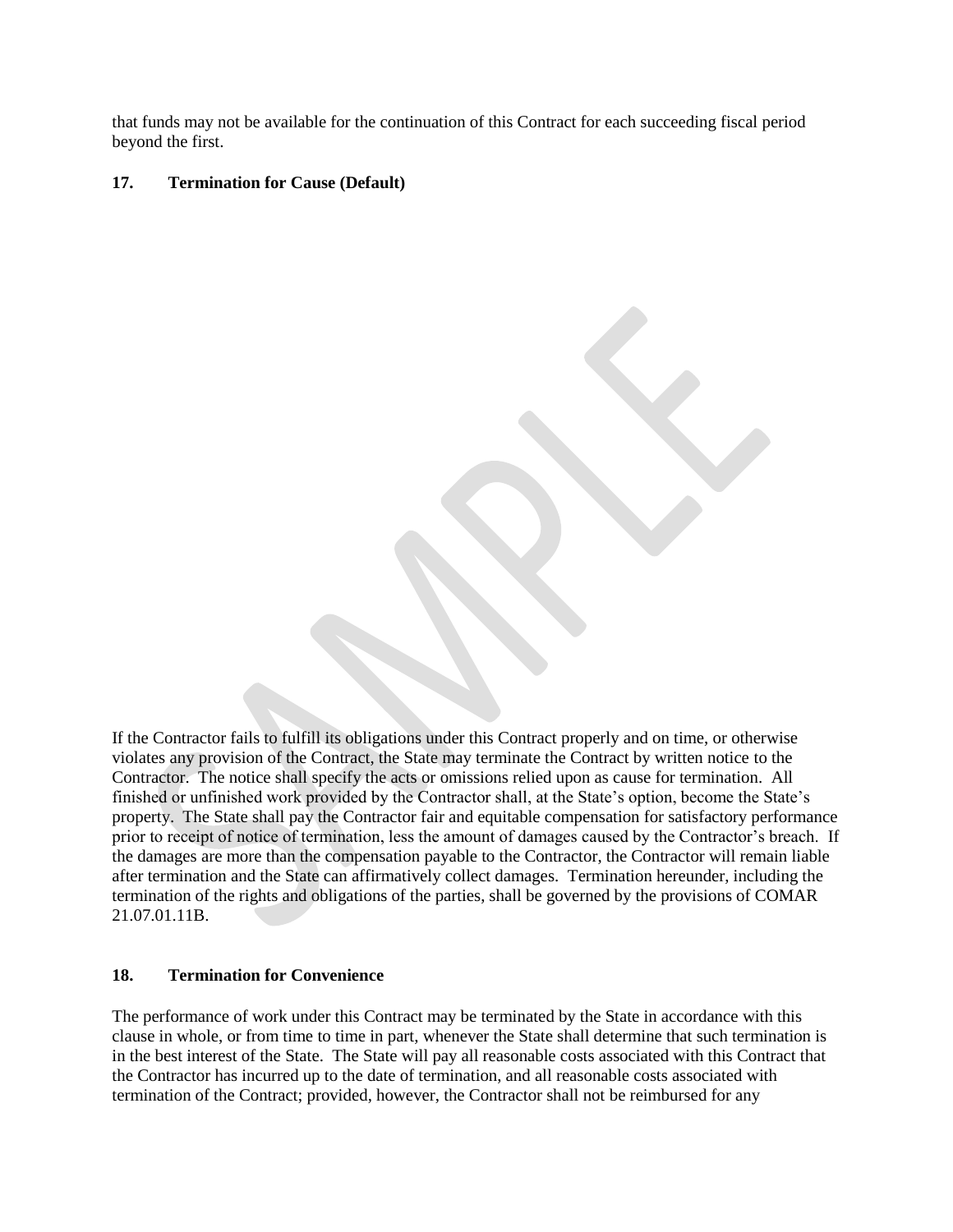anticipatory profits that have not been earned up to the date of termination. Termination hereunder, including the determination of the rights and obligations of the parties, shall be governed by the provisions of COMAR 21.07.01.12A(2).

### **19. Delays and Extensions of Time**

The Contractor agrees to prosecute the work continuously and diligently and no charges or claims for damages shall be made by it for any delays, interruptions, interferences, or hindrances from any cause whatsoever during the progress of any portion of the work specified in this Contract.

Time extensions will be granted only for excusable delays that arise from unforeseeable causes beyond the control and without the fault or negligence of the Contractor, including but not restricted to, acts of God, acts of the public enemy, acts of the State in either its sovereign or contractual capacity, acts of another Contractor in the performance of a contract with the State, fires, floods, epidemics, quarantine restrictions, strikes, freight embargoes, or delays of subcontractors or suppliers arising from unforeseeable causes beyond the control and without the fault or negligence of either the Contractor or the subcontractors or suppliers.

### **20. Suspension of Work**

The State unilaterally may order the Contractor in writing to suspend, delay, or interrupt all or any part of its performance for such period of time as the Procurement Officer may determine to be appropriate for the convenience of the State.

### **21. Pre-Existing Regulations**

In accordance with the provisions of Md. Code Ann., State Finance and Procurement Article, § 11-206, the regulations set forth in Title 21 of the Code of Maryland Regulations (COMAR 21) in effect on the date of execution of this Contract are applicable to this Contract.

### **. Financial Disclosure**

The Contractor shall comply with the provisions of Md. Code Ann., State Finance and Procurement Article, § 13-221, which requires that every person that enters into contracts, leases, or other agreements with the State or its agencies during a calendar year under which the business is to receive in the aggregate, \$100,000 or more, shall within thirty (30) days of the time when the aggregate value of these contracts, leases or other agreements reaches \$100,000, file with the Secretary of the State certain specified information to include disclosure of beneficial ownership of the business.

### **23. Political Contribution Disclosure**

The Contractor shall comply with Md. Code Ann., Election Law Article, §§ 14-101 through 14-108, which requires that every person that enters into contracts, leases, or other agreements with the State, a county, or an incorporated municipality, or their agencies, during a calendar year in which the person receives in the aggregate \$100,000 or more, shall, file with the State Board of Elections a statement disclosing contributions in excess of \$500 made during the reporting period to a candidate for elective office in any primary or general election. The statement shall be filed with the State Board of Elections: (a) before a purchase or execution of a lease or contract by the State, a county, an incorporated municipality, or their agencies, and shall cover the preceding two calendar years; and (b) if the contribution is made after the execution of a lease or contract, then twice a year, throughout the contract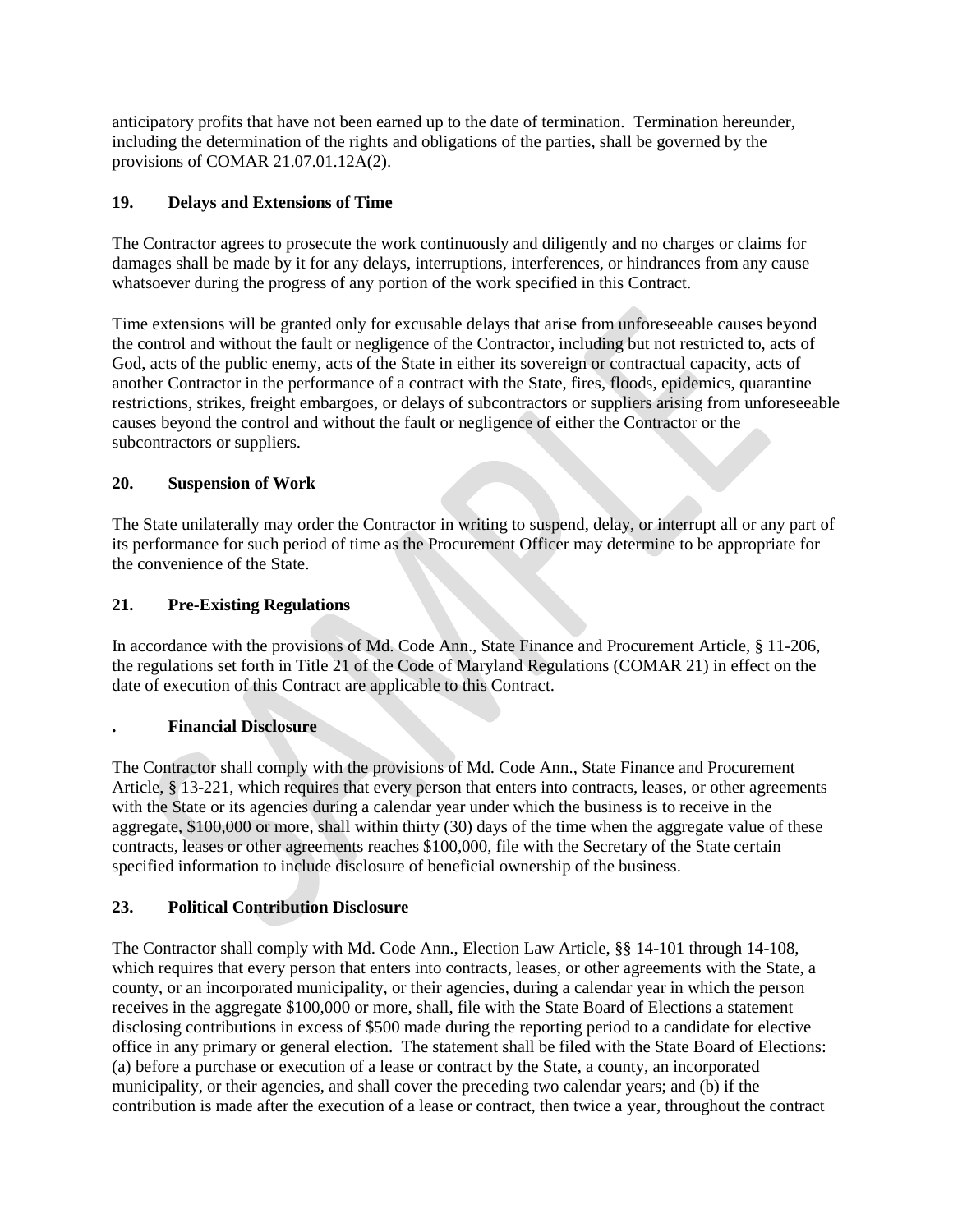term, on: (i) February 5, to cover the six (6) month period ending January 31; and (ii) August 5, to cover the six (6) month period ending July 31.

### **24. Documents Retention and Inspection Clause**

The Contractor and subcontractors shall retain and maintain all records and documents relating to this contract for a period of five (5) years after final payment by the State hereunder or any applicable statute of limitations, whichever is longer, and shall make them available for inspection and audit by authorized representatives of the State, including the Procurement Officer or designee, at all reasonable times. All records related in any way to the Contract are to be retained for the entire time provided under this section. This Section 24 shall survive expiration or termination of the Contract.

#### **25. Compliance with Laws**

The Contractor hereby represents and warrants that:

- 25.1 It is qualified to do business in the State and that it will take such action as, from time to time hereafter, may be necessary to remain so qualified;
- 25.2 It is not in arrears with respect to the payment of any monies due and owing the State, or any department or unit thereof, including but not limited to the payment of taxes and employee benefits, and that it shall not become so in arrears during the term of this Contract;
- 25.3 It shall comply with all federal, State and local laws, regulations, and ordinances applicable to its activities and obligations under this Contract; and
- 25.4 It shall obtain, at its expense, all licenses, permits, insurance, and governmental approvals, if any, necessary to the performance of its obligations under this Contract.

### **26. Cost and Price Certification**

By submitting cost or price information, the Contractor certifies to the best of its knowledge that the information submitted is accurate, complete, and current as of the date of its Bid/Proposal.

The price under this Contract and any change order or modification hereunder, including profit or fee, shall be adjusted to exclude any significant price increases occurring because the Contractor furnished cost or price information which, as of the date of its Bid/Proposal, was inaccurate, incomplete, or not current.

### **27. Subcontracting; Assignment**

The Contractor may not subcontract any portion of the services provided under this Contract without obtaining the prior written approval of the Procurement Officer, nor may the Contractor assign this Contract or any of its rights or obligations hereunder, without the prior written approval of the Procurement Officer provided, however, that a contractor may assign monies receivable under a contract after due notice to the State. Any subcontracts shall include such language as may be required in various clauses contained within this Contract, exhibits, and attachments. The Contract shall not be assigned until all approvals, documents, and affidavits are completed and properly registered. The State shall not be responsible for fulfillment of the Contractor's obligations to its subcontractors.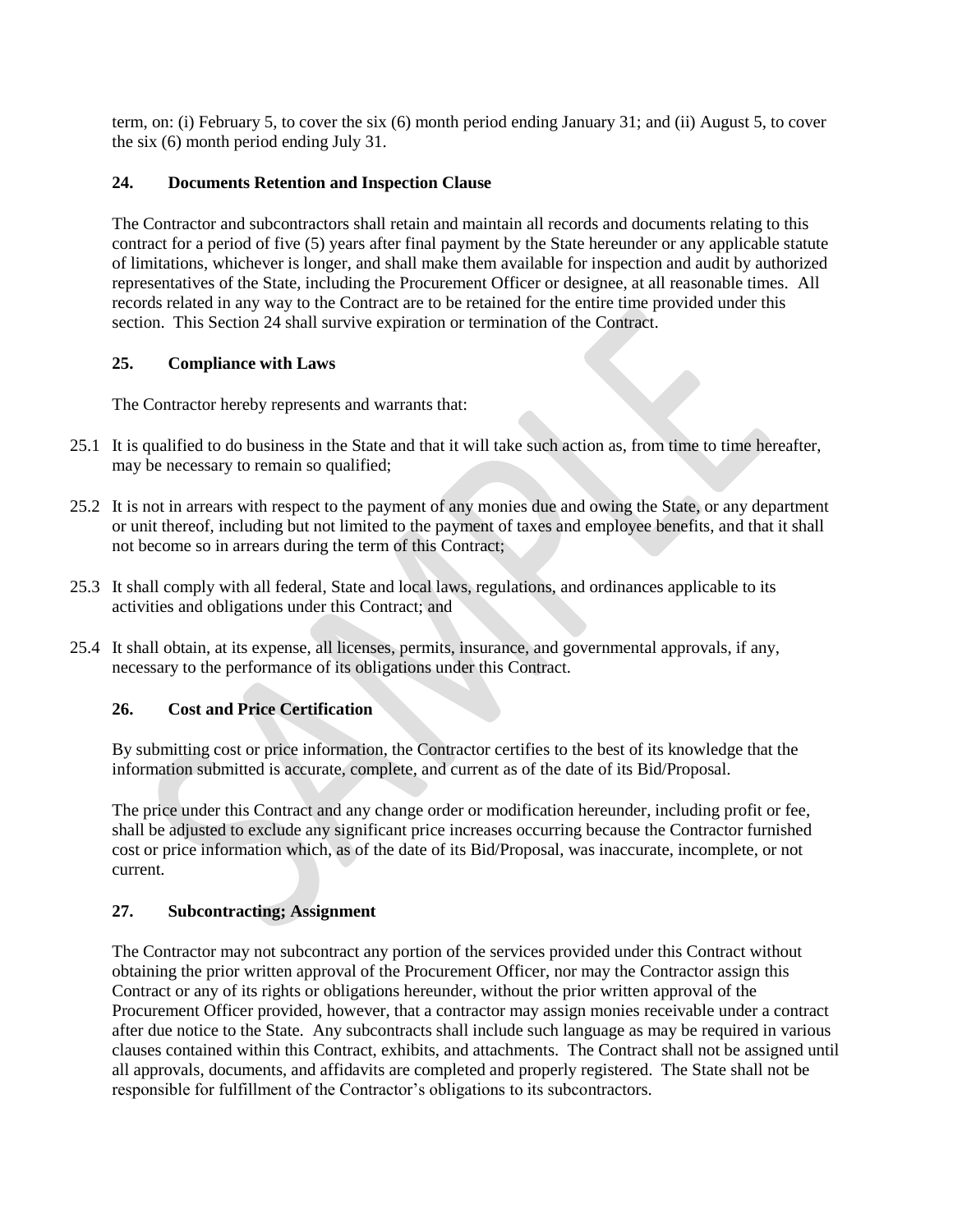#### **28. Liability**

- 28.1 For breach of this Contract, negligence, misrepresentation, or any other contract or tort claim, Contractor shall be liable as follows:
	- a. For infringement of patents, copyrights, trademarks, service marks, and/or trade secrets, as provided in Section 7 of this Contract;
	- b. Without limitation for damages for bodily injury (including death) and damage to real property and tangible personal property; and
	- c. For all other claims, damages, losses, costs, expenses, suits, or actions in any way related to this Contract, regardless of the form. Contractor's liability for third party claims arising under Section 10 of this Contract shall be unlimited if the State is not immune from liability for claims arising under Section 10.

#### **29. Parent Company Guarantee (If Applicable)**

(Corporate name of Contractor's Parent Company) hereby guarantees absolutely the full, prompt, and complete performance by (Contractor) of all the terms, conditions and obligations contained in this Contract, as it may be amended from time to time, including any and all exhibits that are now or may become incorporated hereunto, and other obligations of every nature and kind that now or may in the future arise out of or in connection with this Contract, including any and all financial commitments, obligations, and liabilities. (Corporate name of Contractor's Parent Company) may not transfer this absolute guaranty to any other person or entity without the prior express written approval of the State, which approval the State may grant, withhold, or qualify in its sole and absolute subjective discretion. (Corporate name of Contractor's Parent Company) further agrees that if the State brings any claim, action, suit or proceeding against (Contractor), (Corporate name of Contractor's Parent Company) may be named as a party, in its capacity as Absolute Guarantor.

#### **30. Commercial Nondiscrimination**

- 30.1 As a condition of entering into this Contract, Contractor represents and warrants that it will comply with the State's Commercial Nondiscrimination Policy, as described at Md. Code Ann., State Finance and Procurement Article, Title 19. As part of such compliance, Contractor may not discriminate on the basis of race, color, religion, ancestry or national origin, sex, age, marital status, sexual orientation, or on the basis of disability or other unlawful forms of discrimination in the Detailed Specification, selection, hiring, or commercial treatment of subcontractors, vendors, suppliers, or commercial customers, nor shall Contractor retaliate against any person for reporting instances of such discrimination. Contractor shall provide equal opportunity for subcontractors, vendors, and suppliers to participate in all of its public sector and private sector subcontracting and supply opportunities, provided that this clause does not prohibit or limit lawful efforts to remedy the effects of marketplace discrimination that have occurred or are occurring in the marketplace. Contractor understands that a material violation of this clause shall be considered a material breach of this Contract and may result in termination of this Contract, disqualification of Contractor from participating in State contracts, or other sanctions. This clause is not enforceable by or for the benefit of, and creates no obligation to, any third party.
- 30.2 The Contractor shall include the above Commercial Nondiscrimination clause, or similar clause approved by the Department, in all subcontracts.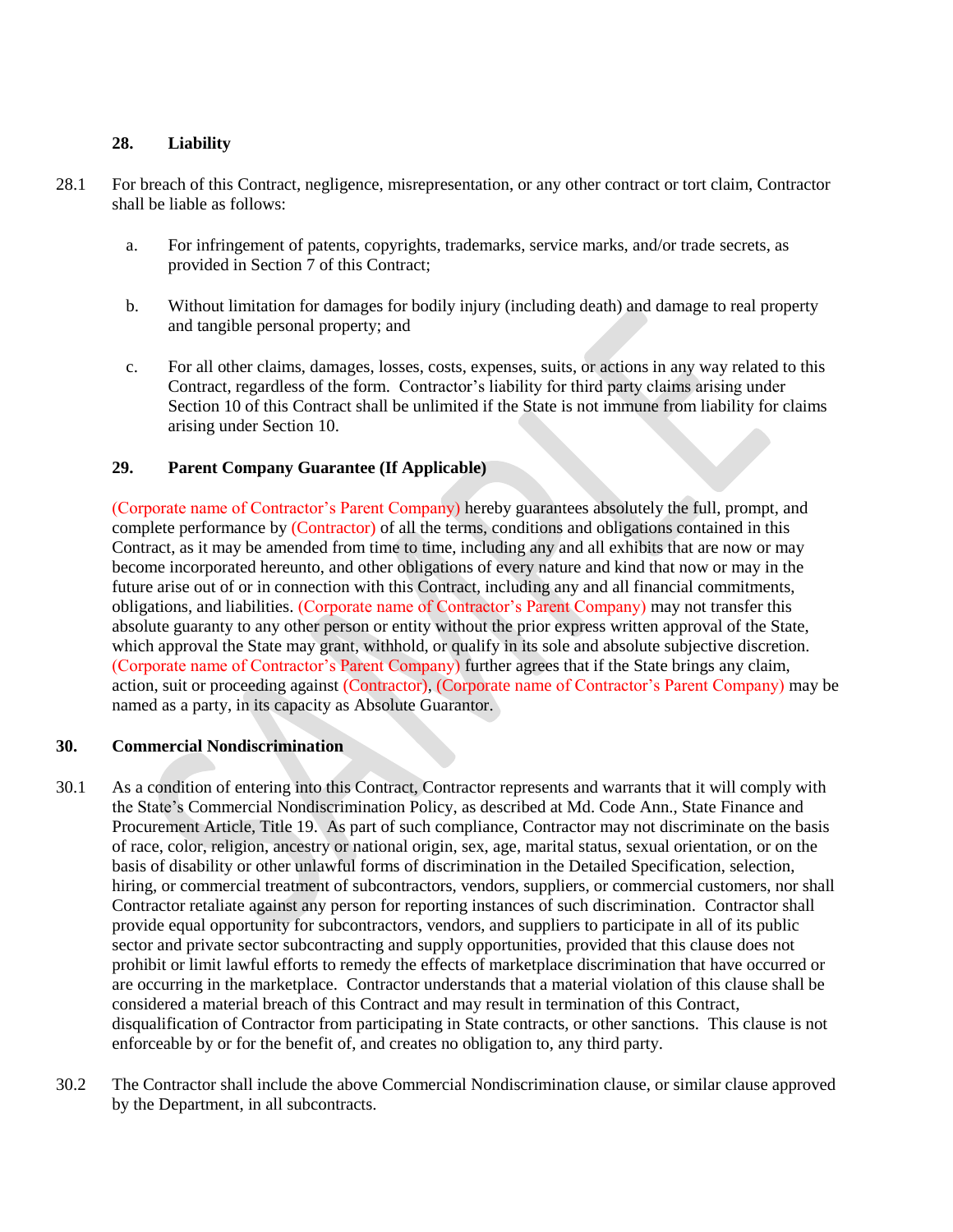30.3 As a condition of entering into this Contract, upon the request of the Commission on Civil Rights, and only after the filing of a complaint against Contractor under Md. Code Ann., State Finance and Procurement Article, Title 19, as amended from time to time, Contractor agrees to provide within sixty (60) days after the request a complete list of the names of all subcontractors, vendors, and suppliers that Contractor has used in the past four (4) years on any of its contracts that were undertaken within the State of Maryland, including the total dollar amount paid by Contractor on each subcontract or supply contract. Contractor further agrees to cooperate in any investigation conducted by the State pursuant to the State's Commercial Nondiscrimination Policy as set forth at Md. Code Ann., State Finance and Procurement Article, Title 19, and to provide any documents relevant to any investigation that are requested by the State. Contractor understands that violation of this clause is a material breach of this Contract and may result in contract termination, disqualification by the State from participating in State contracts, and other sanctions.

#### **31. Prompt Pay Requirements**

- 31.1 If the Contractor withholds payment of an undisputed amount to its subcontractor, the Department, at its option and in its sole discretion, may take one or more of the following actions:
	- a. Not process further payments to the contractor until payment to the subcontractor is verified;
	- b. Suspend all or some of the contract work without affecting the completion date(s) for the contract work;
	- c. Pay or cause payment of the undisputed amount to the subcontractor from monies otherwise due or that may become due;
	- d. Place a payment for an undisputed amount in an interest-bearing escrow account; or
	- e. Take other or further actions as appropriate to resolve the withheld payment.
- 31.2 An "undisputed amount" means an amount owed by the Contractor to a subcontractor for which there is no good faith dispute. Such "undisputed amounts" include, without limitation:
- a. Retainage which had been withheld and is, by the terms of the agreement between the Contractor and subcontractor, due to be distributed to the subcontractor; and
	- b. An amount withheld because of issues arising out of an agreement or occurrence unrelated to the agreement under which the amount is withheld.
	- 31.3 An act, failure to act, or decision of a Procurement Officer or a representative of the Department, concerning a withheld payment between the Contractor and a subcontractor under this provision, may not:
		- a. Affect the rights of the contracting parties under any other provision of law;
		- b. Be used as evidence on the merits of a dispute between the Department and the contractor in any other proceeding; or
		- c. Result in liability against or prejudice the rights of the Department.
	- 31.4 The remedies enumerated above are in addition to those provided under COMAR 21.11.03.13 with respect to subcontractors that have contracted pursuant to the Minority Business Enterprise (MBE) program.
	- 31.5 To ensure compliance with certified MBE subcontract participation goals, the Department may, consistent with COMAR 21.11.03.13, take the following measures: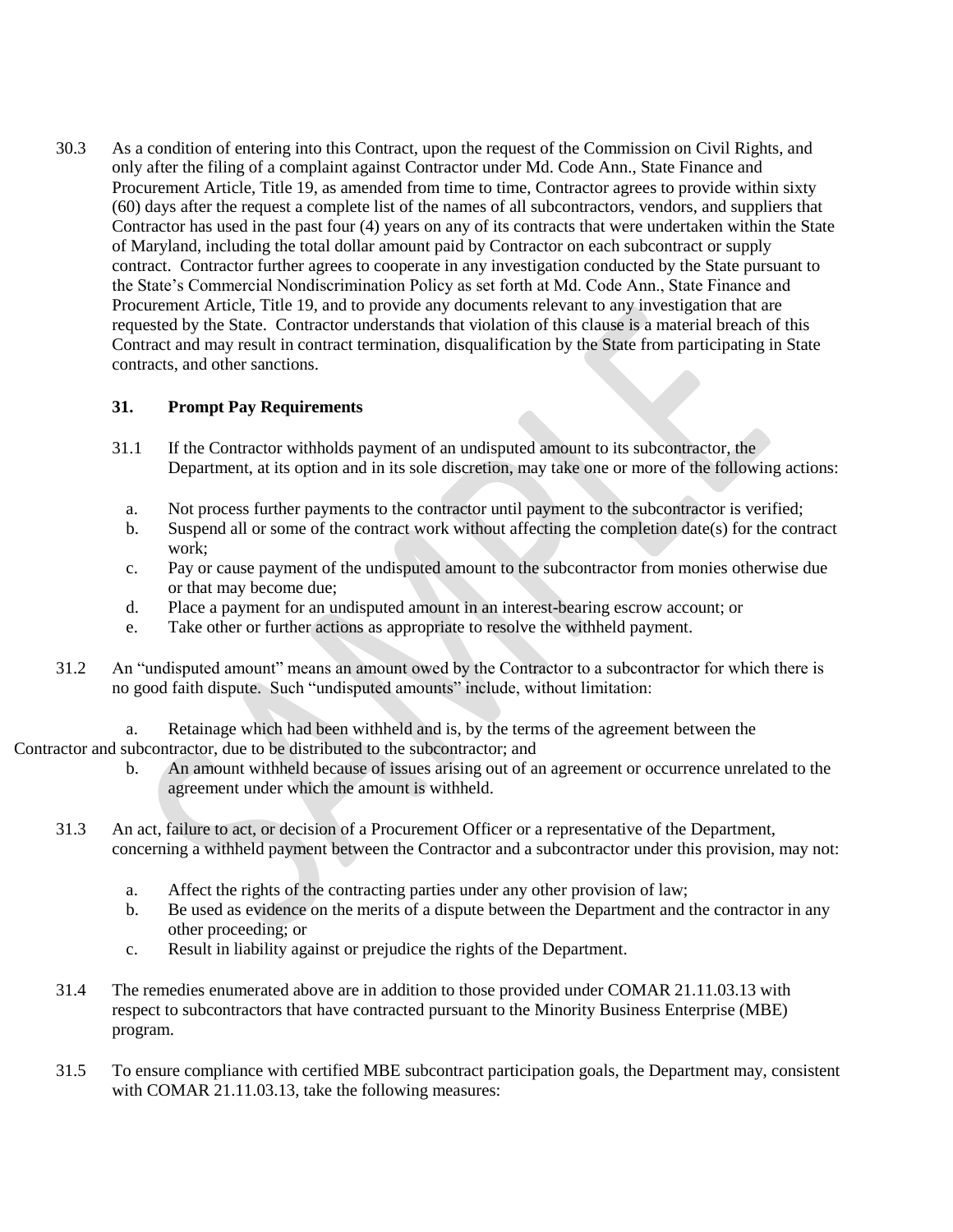- a. Verify that the certified MBEs listed in the MBE participation schedule actually are performing work and receiving compensation as set forth in the MBE participation schedule.
- b. This verification may include, as appropriate:
	- i. Inspecting any relevant records of the Contractor;
	- i. Inspecting the jobsite; and
	- iii. Interviewing subcontractors and workers.
	- iv. Verification shall include a review of:
		- (a) The Contractor's monthly report listing unpaid invoices over thirty (30) days old from certified MBE subcontractors and the reason for nonpayment; and
		- (b) The monthly report of each certified MBE subcontractor, which lists payments received from the Contractor in the preceding thirty (30) days and invoices for which the subcontractor has not been paid.
- c. If the Department determines that the Contractor is not in compliance with certified MBE participation goals, then the Department will notify the Contractor in writing of its findings, and will require the Contractor to take appropriate corrective action. Corrective action may include, but is not limited to, requiring the Contractor to compensate the MBE for work performed as set forth in the MBE participation schedule.
- d. If the Department determines that the Contractor is in material noncompliance with
- MBE contract provisions and refuses or fails to take the corrective action that the Department requires, then the Department may:
	- i. Terminate the contract;
	- ii. Refer the matter to the Office of the Attorney General for appropriate action; or
	- iii. Initiate any other specific remedy identified by the contract, including the contractual remedies required by any applicable laws, regulations, and directives regarding the payment of undisputed amounts.

a. Upon completion of the Contract, but before final payment or release of retainage or both, the Contractor shall submit a final report, in affidavit form under the penalty of perjury, of all payments made to, or withheld from, MBE subcontractors.

### **32. Living Wage**

If a Contractor subject to the Living Wage law fails to submit all records required under COMAR 21.11.10.05 to the Commissioner of Labor and Industry at the Department of Labor, Licensing and Regulation, the agency may withhold payment of any invoice or retainage. The agency may require certification from the Commissioner on a quarterly basis that such records were properly submitted.

#### **33. Contract Monitor and Procurement Officer**

The work to be accomplished under this Contract shall be performed under the direction of the Contract Monitor. All matters relating to the interpretation of this Contract shall be referred to the Procurement Officer for determination.

#### **34. Notices**

All notices hereunder shall be in writing and either delivered personally or sent by certified or registered mail, postage prepaid, as follows:

If to the State: (name of Procurement Officer)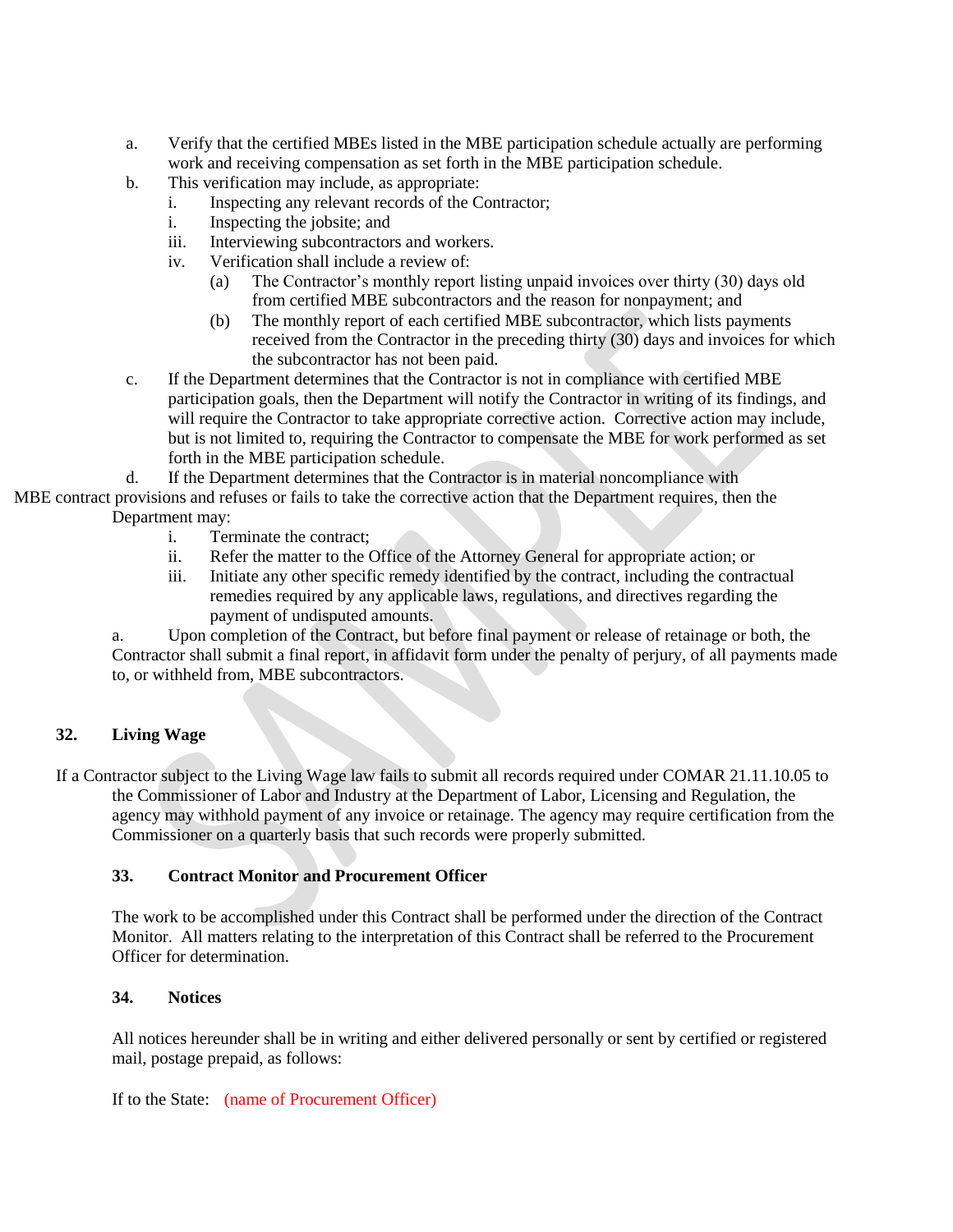Procurement Officer (address and contact information for Procurement Officer)

If to the Contractor:

**(The following clauses may be required under certain funding or other conditions. Use these clauses only when appropriate. Delete any clauses not used and renumber as needed.)**

\_\_\_\_\_\_\_\_\_\_\_\_\_\_\_\_\_\_\_\_\_\_\_\_\_\_\_\_\_\_\_\_\_\_\_\_\_\_\_\_\_ \_\_\_\_\_\_\_\_\_\_\_\_\_\_\_\_\_\_\_\_\_\_\_\_\_\_\_\_\_\_\_\_\_\_\_\_\_\_\_\_\_

(**Mandatory clause for Federally funded contracts** involving healthcare entities or individuals, the employment of healthcare entities or individuals, or subcontracting with healthcare entities or individuals that may be named on the DHHS List of Excluded Individuals/Entities.):

#### **35. Federal Department of Health and Human Services (DHHS) Exclusion Requirements**

The Contractor agrees that it will comply with federal provisions (pursuant to §§ 1128 and 1156 of the Social Security Act and 42 C.F.R. 1001) that prohibit payments under certain federal health care programs to any individual or entity that is on the List of Excluded Individuals/Entities maintained by DHHS. By executing this contract, the Contractor affirmatively declares that neither it nor any employee is, to the best of its knowledge, subject to exclusion. The Contractor agrees, further, during the term of this contract, to check the List of Excluded Individuals/Entities prior to hiring or assigning individuals to work on this Contract, and to notify the Department immediately of any identification of the Contractor or an individual employee as excluded, and of any DHHS action or proposed action to exclude the Contractor or any Contractor employee.

#### **36. Limited English Proficiency**

The Contractor shall provide equal access to public services to individuals with limited English proficiency in compliance with Md. Code Ann., State Government Article, §§ 10-1101 et seq., and Policy Guidance issued by the Office of Civil Rights, Department of Health and Human Services, and DHMH Policy 02.06.07.

#### **37. Miscellaneous**

- 37.1 Any provision of this Contract which contemplates performance or observance subsequent to any termination or expiration of this contract shall survive termination or expiration of this contract and continue in full force and effect.
- 37.2 If any term contained in this contract is held or finally determined to be invalid, illegal, or unenforceable in any respect, in whole or in part, such term shall be severed from this contract, and the remaining terms contained herein shall continue in full force and effect, and shall in no way be affected, prejudiced, or disturbed thereby.

**IN WITNESS THEREOF**, the parties have executed this Contract as of the date hereinabove set forth.